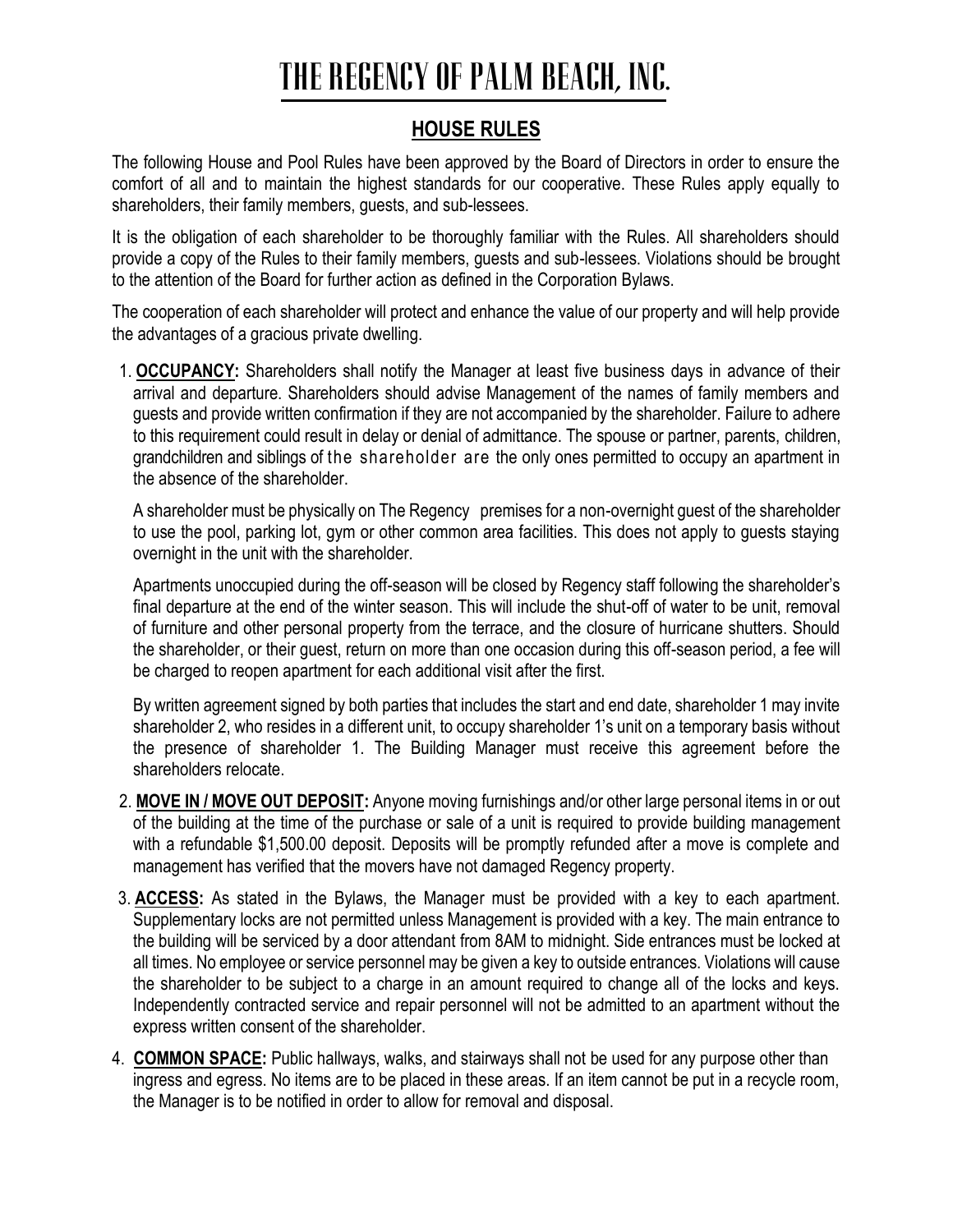- 4. **QUIET ENJOYMENT:** No shareholders or their guests shall do anything that interferes with the comfort and privacy of others. Musical instruments, sound systems, televisions and radios should be adjusted to a volume that does not disturb others. On balconies and in the pool area individuals should speak in a conversational tone; this includes speaking on cell phones. Doors and windows must be fully shut when using sound equipment within an apartment at volume levels that do not interfere with those in adjacent apartments. Playing and running in the hallways, elevators, stairways or parking lots is prohibited. All shareholder-performed construction, remodeling or any work that will cause excessive noise is subject to the same calendar and timing restrictions as those specified for outside contractors within the Contractor / Shareholder Construction Rules and Regulations document.
- 5. **STORAGE:** All goods and personal property are to be kept in the shareholder's apartment or placed in a storage bin specifically allocated to the shareholder for that purpose. Goods so stored are the responsibility of the shareholder. Only non-combustible and nontoxic items may be stored in the storage bins. The Regency is not responsible for the loss, theft or damage of stored items. Goods may not be stored in any common area since that would constitute a violation of the Town's fire code. Any goods so stored will be disposed of after the shareholder is notified, or if the shareholder cannot be identified. If, as a result of a fire department inspection, The Regency should incur a fine due to improperly stored items, the shareholder of such items shall reimburse The Regency for the full amount of such a fine.
- 6. **DOORS:** Doors marked "Exit" are fire doors and must be closed when not in use. Doors to the laundry rooms, recycle rooms, and other common rooms must be closed after use.
- 7. **GARBAGE:** Containers for bottles, cans, newspapers and magazines can be found in the recycle rooms. Garbage should be packed in a plastic bag and tied securely before being placed in the garbage chute. Over-sized bags should not be forced into the chute because they will get stuck and cause a back up from other floors. No ashtrays are to be emptied directly into the chute. Proper use of the recycle room will help avoid vermin infestation and will minimize noxious odors. Lights must be turned off when leaving the trash area.
- 8. **DELIVERIES:** The delivery of furniture, large appliances etc. is confined to the hours of 8:30 AM to 3:30 PM, Monday through Friday, and 8:30 AM to 12:30 PM on Saturday. No Sunday delivery or moving is permitted. Delivery personnel must register with the door attendant, who will log them in and provide access. All deliveries of furniture, building materials or other bulky items require the padding of elevators. Repair of damage to the building incurred during a delivery is the financial obligation of the responsible shareholder.
- 9. **EXERCISE ROOM:** This area can be accessed by using the master key. Use is permitted only by shareholders and their guests. Please cover benches when using equipment. Towels, newspapers or personal items should be removed after use. Children under ten years old are not permitted in this room; children from the ages of eleven to fifteen are permitted in this room and may use the equipment only in the company of an adult; children sixteen and older are permitted in this room and may use the equipment.
- 10. **COMMUNITY AMENITIES:** The card room, kitchen, gym, outdoor covered space and barbeque grill are available to shareholders and their guests. However, exclusive use of the kitchen, gym and/or outdoor covered dining space for private parties must be reserved in advance with the Manager. A fee will be charged to offset the overtime cost of after-hour removal and reinstallation of gym equipment, and if required, for cleaning. Shareholders are required to clean the facility themselves after using it. The grill cannot be reserved. Reservation of the kitchen, gym and outdoor covered dining space does not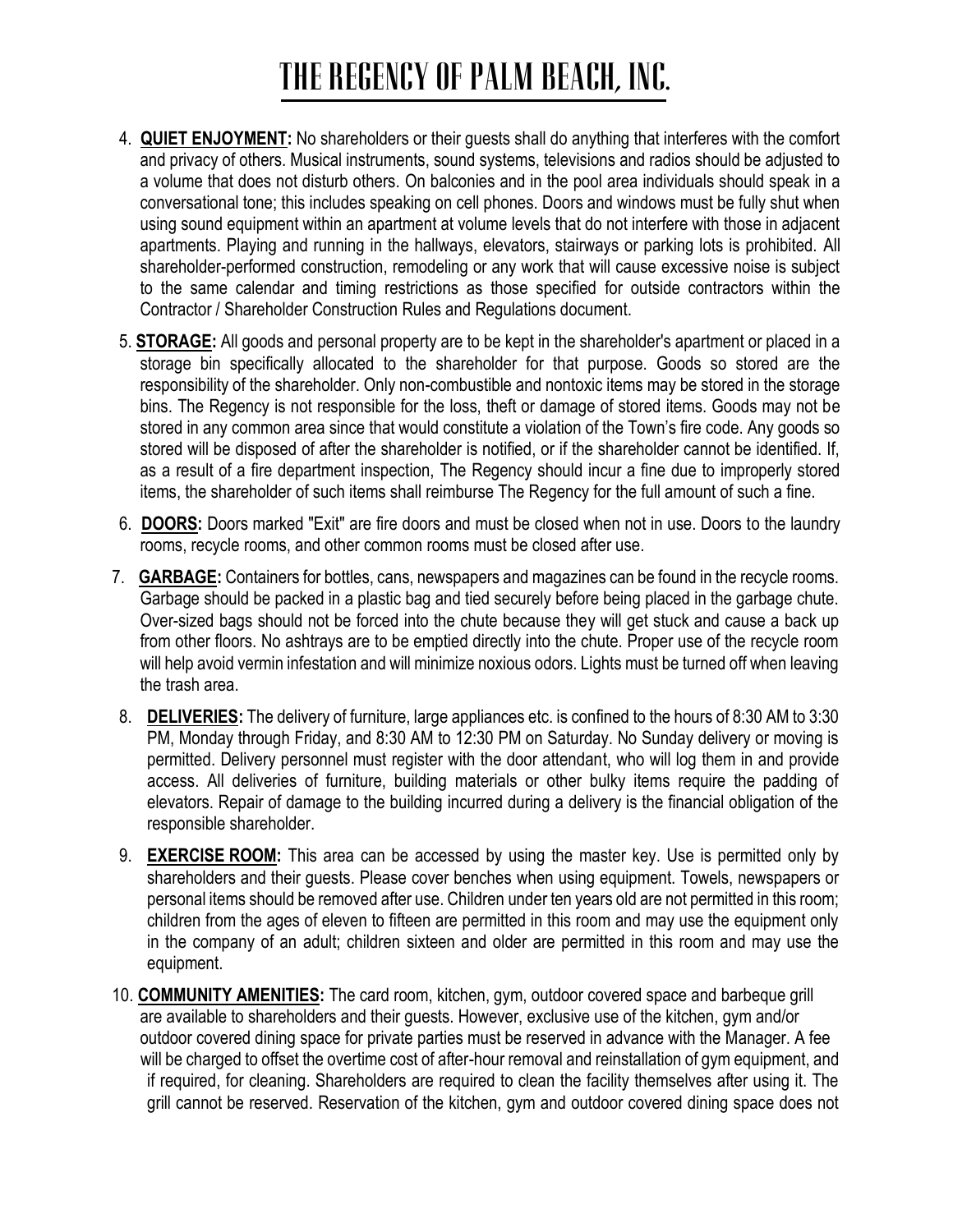also include exclusive use of the barbeque grill which will remain available to all others.

- 11. **USE OF FACILITIES:** All common areas, including the pool and surrounding areas, lobbies, gym, card room, kitchen, etc. may not be used for religious services or political events.
- 12. **LAUNDRY:** Token-operated washers and dryers are provided on each floor. Tokens may be purchased from the front desk. Please remove items from the machine as soon as the cycle is complete. Please remove lint from the filter. Detergent and laundry products may not be stored in laundry rooms unless there are shelves installed for that purpose. Lids on washers must be kept open after use. Hanging clothing on laundry racks for extended periods is prohibited unless otherwise collectively agreed to by adjacent shareholders who use a specific laundry room. Lights must be turned off when leaving the laundry room. Any machine malfunction should be reported to the front desk. Installation of such machines in individual apartments is prohibited.
- 13. **PARKING:** Each apartment is assigned one numbered parking space. Guest spaces are provided for the use of shareholders and their guests. Commercial vehicles, large: SUVs, vans and trucks must be parked in guest spaces on the north end of the parking lot. Vehicles are too large to be parked in the Member parking area if they are too wide to fit within the innermost lines of the assigned space and /or too long if any part of the vehicle is longer than the longer of the two lines that define the space. Without regard to the size of the vehicle, Members who repeatedly fail to park vehicles within the confines of the innermost lines and/or beyond the longer of the two lines of an assigned space will be warned and fined if the vehicle is not correctly parked thereafter. For the safety of all concerned, directional arrows as well as entry and exit signs must be observed. Speed bumps are installed to control vehicle speed and can cause damage by fast driving.

The Regency shall maintain a chronological list of unit owners desiring to change assigned parking spaces. When a unit is offered for sale, the parking space assigned to that unit will be offered to everyone on the list, with the understanding that if more than one owner wants the space, it will go to the earliest one on the list, then that owner is assigned the spot and removed from the list when the sale is finalized. If there are no requests for the vacated spot, it is assigned to the new owner.

Management reserves the right to temporarily reassign designated parking spaces when a unit owner is not in residence. An owner is considered "not in residence" when the water to their unit is shut off.

#### 14. **PETS:** *Rules Under Review*

15. **TERRACES:** Nothing shall be placed on a terrace railing. Care should be taken to avoid water dripping on the balcony below while watering plants, or debris falling while sweeping or cleaning a terrace. No permanent structure is to be erected on a terrace. Antennas and satellite dishes are not permitted. The installation of new ceramic tile is prohibited. No carpeting is permitted on a terrace. The use of broiler, grill, hibachi or other cooking equipment on a terrace is prohibited. When a unit is not occupied for a period of one month or longer, furniture and plants must be removed from the terrace. Doors and windows must be closed securely in order to protect adjoining units from damage.

Staff can no longer move furniture on and off the unit terraces because of potential injury, unit damage and worker's compensation liability. The unit owner can independently submit a Regency work order with a signed "hold harmless" clause. The staff has the right to refuse to do the work if the item exceeds reasonable safe limits.

16. **STORM SHUTTERS:** Storm shutters and/or impact glass and windows: are required and must be maintained and/or replaced by the shareholder. During the hurricane season, building employees will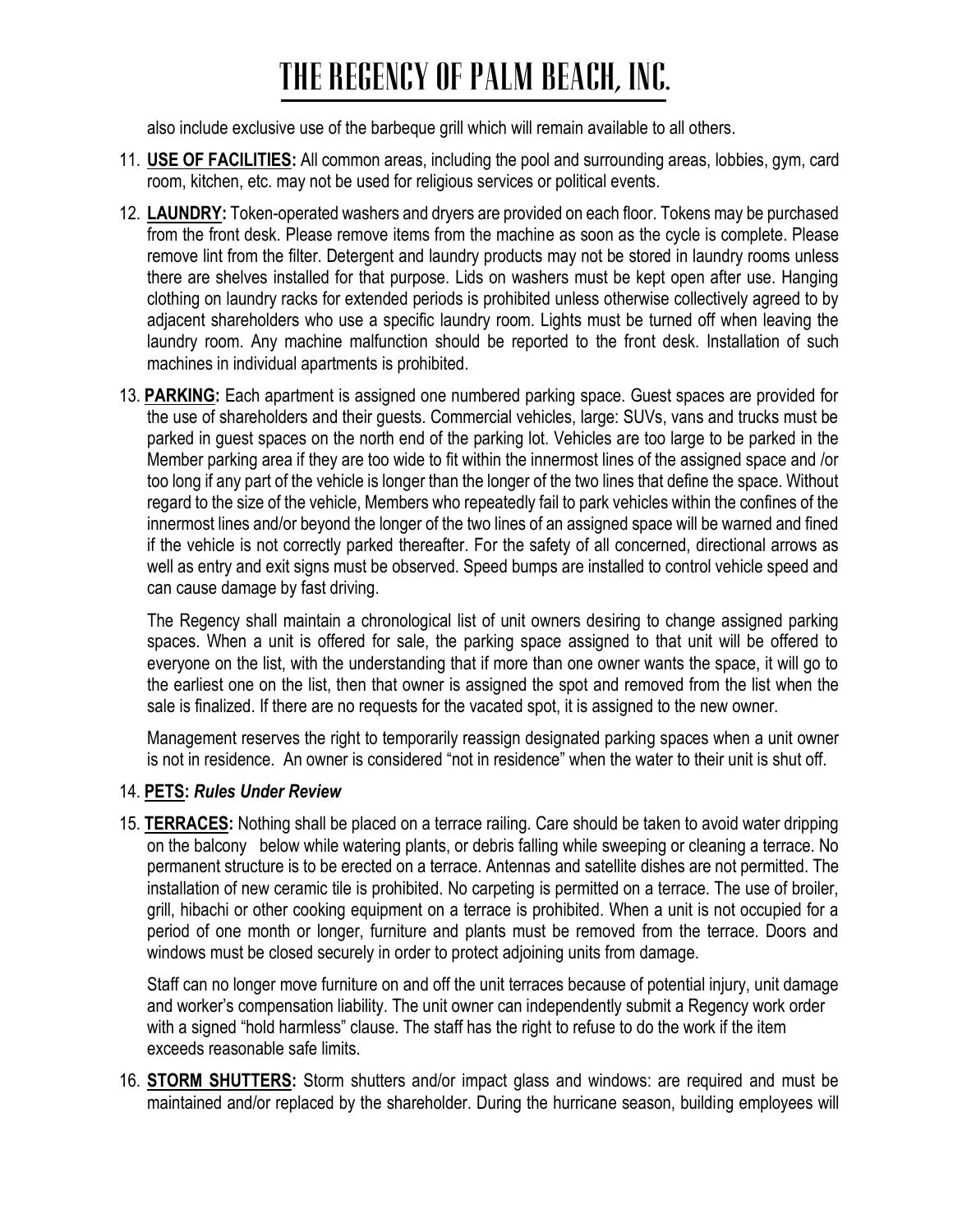close the storm shutters.

- 17. **SOLICITING:** Soliciting is not permitted in the building or on the grounds. A bulletin board is available for the use of shareholders only. Notices may be posted in that location in accordance with the instructions on the bulletin board.
- 18. **COMPLAINTS:** Comments and requests regarding the building, grounds, facilities & employees should be made to the building Manager, preferably in writing. At no time should a shareholder contact an individual employee regarding her or his job performance.
- 19. **EMPLOYEES:** Employees must receive an approved work order, prepared by the Manager or door attendant, before they are permitted to perform appropriate building work or personal services for a shareholder during regular working hours. Such personal work, if lasting longer than 15 minutes, will be billed to the shareholder at an hourly rate, with a one hour minimum. The Regency is neither responsible nor liable for work performed by an employee after hours, or for injury sustained while performing such work.

Indemnification & Hold Harmless Agreement must be filled out and signed for any afterhours side work being done in a unit by a staff member, or if deemed necessary by a staff member due to liability concerns. This form only has to be submitted once and has no expiration.

- 20. **RENTAL:** As outlined in The Regency Bylaws, Subletting is not permitted in the first twelve (12) months of ownership. Subsequently, subletting is permitted once in any two-year period as defined by the 24 months that follow any given calendar year. A unit may be leased for neither fewer than three (3) nor more than twelve (12) months. Sub-lessees must be approved by the Board prior to occupancy.
- 21. **SCOOTERS:** The use of scooters, bicycles, or roller skates in the hallways or pool area is prohibited.
- 22. **DAMAGE:** All repair of damage to the building or grounds caused by a shareholder, family member, guest or sub-lessee shall be the responsibility of the shareholder. The Regency shall be reimbursed for the cost of such repairs.
- 23. **ENFORCEMENT:** Infractions of the Rules should be reported to the Manager or to a member of the Board. Violations of the Rules will be dealt with at the discretion of the Board, which may, after written notice, impose a monetary fine not to exceed \$100 / day.
- 24. **SMOKING:** Use of all smoking materials including cigarettes, pipes, cigars, vaporizers, etc. is prohibited in all indoor common areas as well as within the entire gated fence-enclosed pool area.
- 25. **ELEVATORS:** For the safety of others, bathers leaving the pool area must assure that they are adequately dry to avoid dripping water in the elevators and passageways.